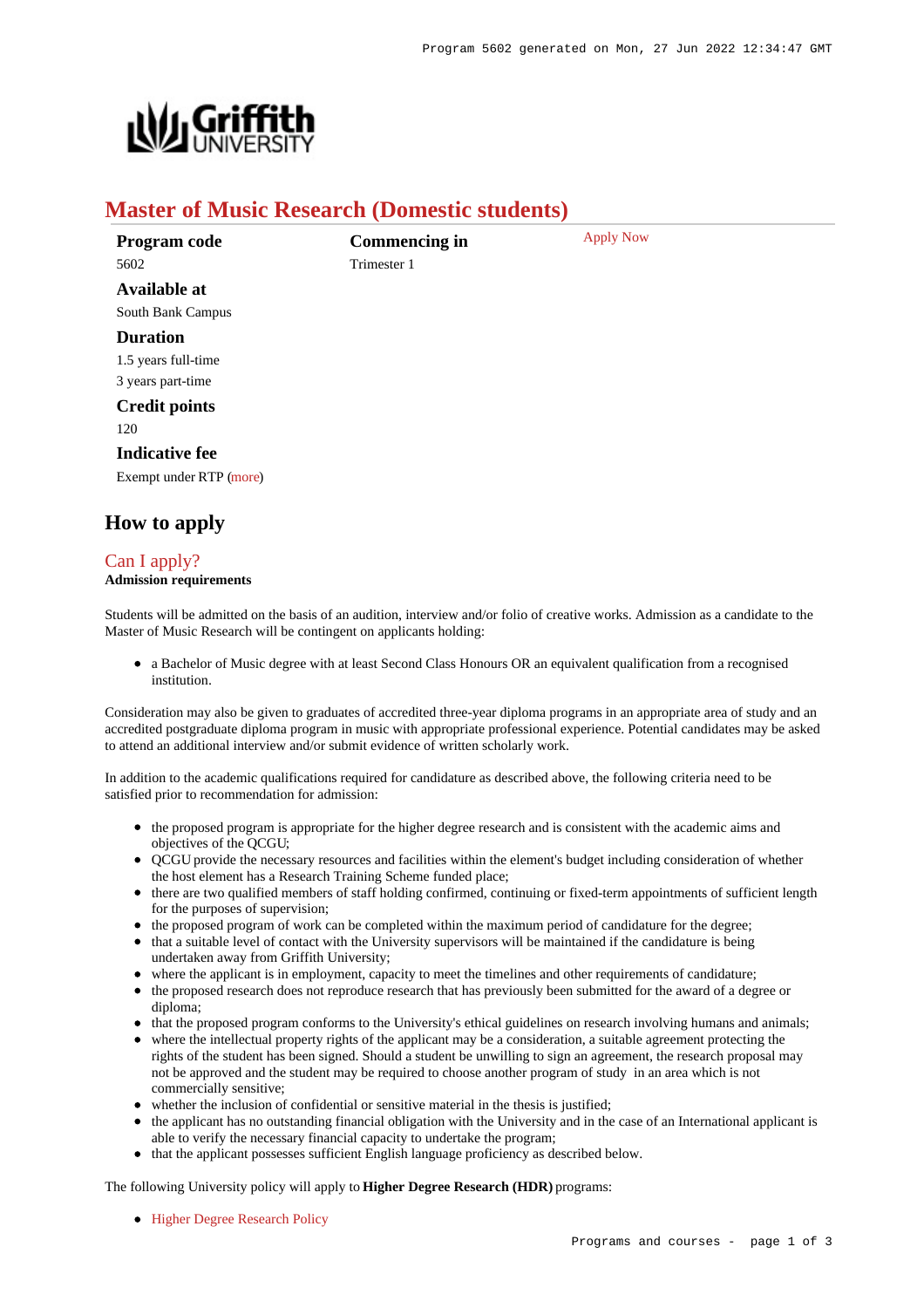### **Scholarships**

Applicants wishing to commence in Research Intake 1 should lodge their application prior to the closing date listed at the top of this page. Applicants applying to commence at any other time should submit their application at least four months before their preferred intake date. Refer to the [Scholarship Key Dates](https://www.griffith.edu.au/research-study/scholarships#keydates) for further information.

### **Language requirements**

English language requirements apply to International applicants and other applicants whose previous study was undertaken in a language other than English. The minimum English language requirements for such applicants for entry to these programs are described [below](https://www148.griffith.edu.au/programs-courses/Program/5602/HowToApply/Domestic#language).

### **Credit and recognition of prior learning**

Griffith University awards credit for prior learning which may relate to prior formal learning or prior informal and non-formal learning. For more information see [below](https://www148.griffith.edu.au/programs-courses/Program/5602/HowToApply/Domestic#credit).

## [What is the application process?](https://www148.griffith.edu.au/programs-courses/Program/5602/HowToApply/Domestic#process)

### **How to apply**

To **prepare** for completing your application online, you will need to:

- check the Admission and English Language Proficiency requirements to find out if you are academically qualified to apply for this program;
- check any program fees applicable to you if you were to undertake this program;
- develop a proposed Research Topic and Research Proposal in your area of interest;
- identify at least one potential Griffith supervisor who has reviewed your Research Proposal and has agreed to supervise you;
- identify two Academic Referees who are willing to act as a Referee on your behalf;
- develop a Curriculum Vitae (CV).

More detail on each of the above preparation steps including what to feature in your Research Proposal or CV and how to find a supervisor are outlined on the [Research Study - How to apply](https://www.griffith.edu.au/research-study/apply) website.

#### **Applying**

Once you are ready to apply, you can add this program to your shortlist at the top of this page or [apply for this program now](https://www148.griffith.edu.au/online-admissions/Start/Index/DIRECT_HDR?applicationTemplateType=ONRSCH) (a maximum of three preferences is allowed).

Griffith will assess your first preference and will only assess subsequent preferences if you are not successful.

Once you have submitted your application, you will be sent an email about how to track your application.

For a full list of your incomplete or submitted applications, please [view your application list](https://www148.griffith.edu.au/online-admissions/shortlist/applications).

## [What are the language requirements?](https://www148.griffith.edu.au/programs-courses/Program/5602/HowToApply/Domestic#language)

### **Language requirements**

English language requirements apply to International applicants and other applicants whose previous study was undertaken in a language other than English.

All Higher Degree Research (HDR) applicants are expected to have reached an appropriate level of proficiency in English. International applicants must provide documentary evidence of their English Language Proficiency (ELP). Further, there may be occasions when a Head of Element or Dean feels it is appropriate to seek confirmation of ELP from applicants for whom there is no formal requirement to provide evidence of ELP (for example, Australian citizens or applicants with permanent resident status whose tertiary studies were not conducted in English or International applicants who have undertaken some studies in English). Full documentary evidence in support of English proficiency must be submitted with applications for candidature.

The minimum English Language proficiency requirements for applicants to **Higher Degree Research (HDR)** programs are as follows:

- A minimum overall band score of 6.5 on the IELTS (Academic) with no band score less than 6.0
- OR a minimum score of 575 on the paper-based TOEFL including a score of no less than 5.0 on the TWE
- *OR* a score of 79 on the internet-based (iBT) TOEFL with no sub-score less than 19
- OR a score of no less than 3+ in each skill of the ISLPR (conducted by ISLPR Language Services only)
- OR a minimum overall score of 176 (no score less than 169) on C1 Advanced (formerly Cambridge Certificate in Advanced English) **or** C2 Proficiency (formerly Cambridge Certificate of Proficiency in English)
- OR an overall score of 58 in the Pearson Test of English (Academic) with no score less than 50.